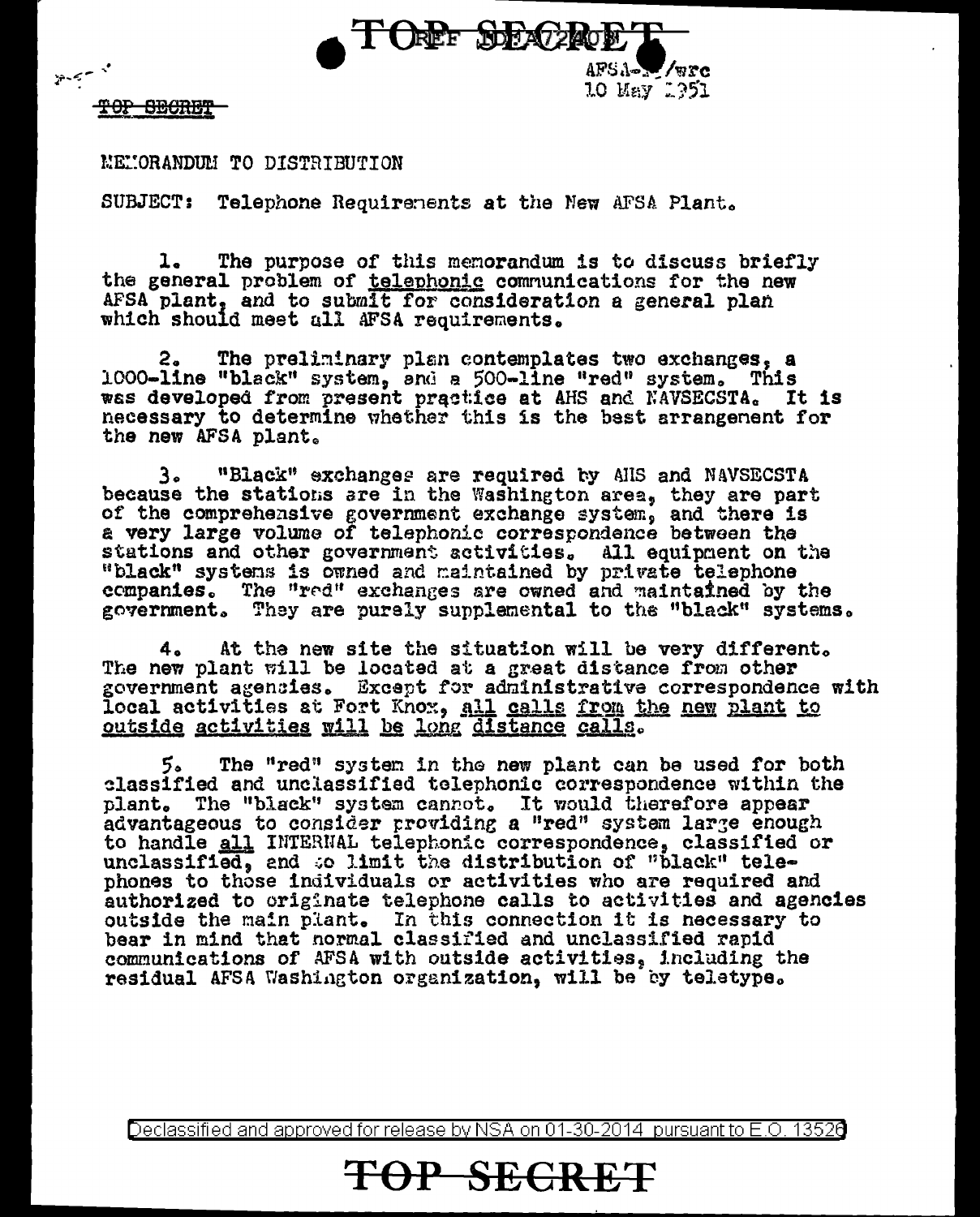<del>rep sneky</del>

**LOFE AF CYC** 

SUBJECT: Telephone Roquirements at the New AFSA Plant, cont'd.

6. Putting all AFSA new plant INTERNAL telephonic correspondence on the  $\bar{u}$ red" system, and strictly limiting the distri= bution of "black" telephones, would have the following considerable advantages:

- a. Telephone costs would be sharply reduced by el1m1 nation of most of the dual telephone system.
- b. Adequate service would be provided to the great majority or users by 1,1stallation of one telephone instead of two.
- c. Telephonic security would be enhanced because most users would be using the "red" secure system only. Accidental breaches *ot* security due to forgetfulness would be decreased.
- d., An unclassified nblack" telephone in a classified area is always a hazard because background conversations are picked up and transmitted without the telephone user being conscious of the fact. This hazard will be reduced in direct proportion as tha number of black telephones is reduced.
- e. Strictly personal calls between persons in AFSA working spaces and outside telephones will be largely eliminated. Such calls are distracting to other workers and are a security hazard, as explained in d. above. Requirements for personal calls can be met by public booths. Furthermore, the necessity for calline people from their work to answer telephone calls from outside will effectively reveal those workers who have too many outside interests during working hours.
- 7. AFSA-13 therefore proposes:
	- a. That the principal means for internal telephonic correspondence within the new AFSA plant be by means of a private "red" exchange.
	- b. That the "black" or commercial telephone facilities installed in the new plant be sufficient only to provide means for communication between the AFSA plant and outside activities.

**TOP SECRET**